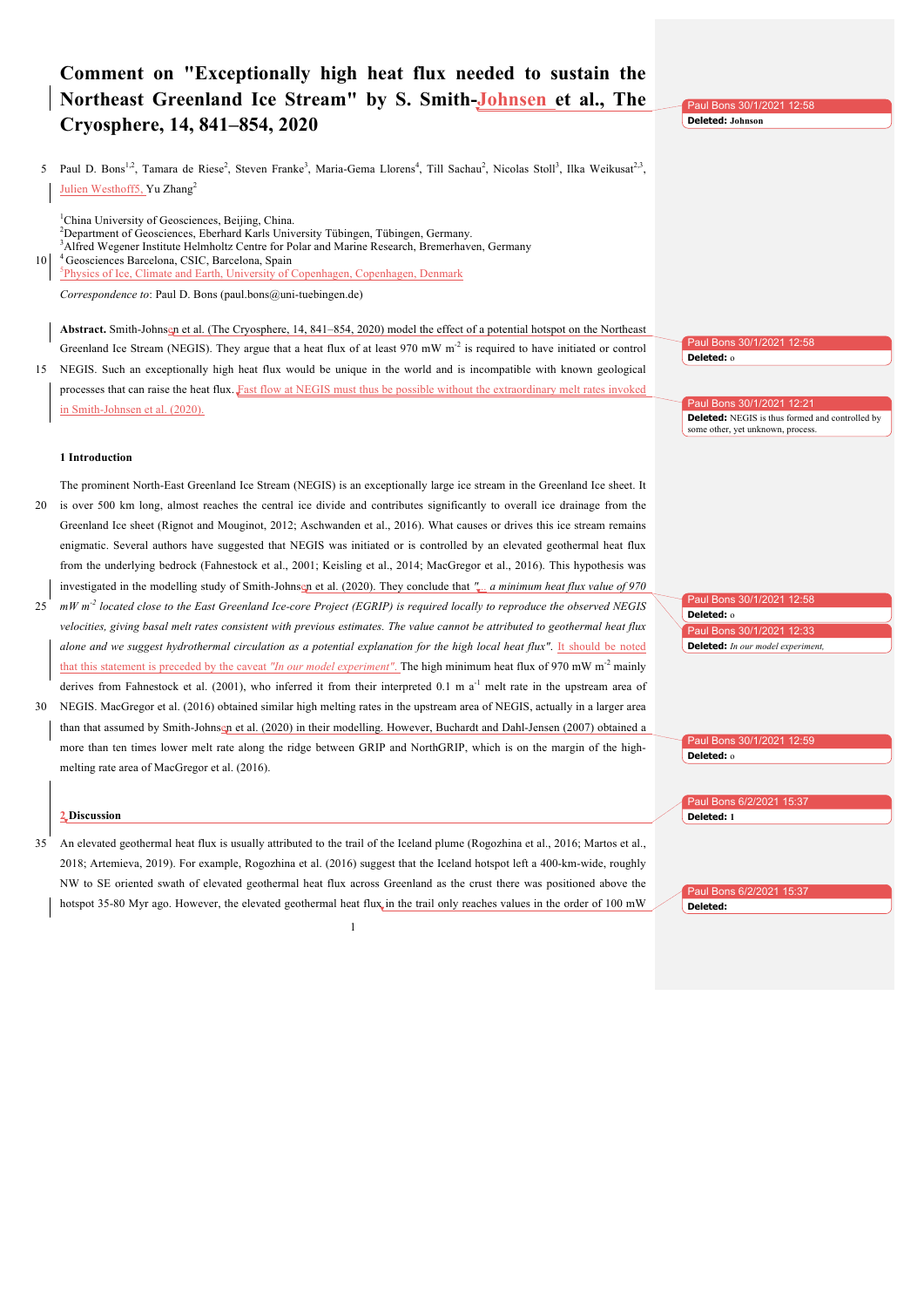$m<sup>2</sup>$  and is not expected to have local spikes. Viscous fingering of hot asthenosphere from the Iceland hotspot can potentially heat the overlying crust as far away as the North Sea according to Schoonman et al. (2017). However, temperatures drop off

50 away from the central Iceland hotspot, especially underneath Greenland, as shown by, for example, the temperature at 80- 150 km depth beneath Iceland and the adjacent Atlantic Ocean (Fig. 8 in Lebedev et al., 2017).

#### Paul Bons 6/2/2021 15:38 **Deleted:** 20

Fahnestock et al. (2001) base their inferred high heat flux on the depths of stratigraphic ice layers up to 9000 yr in age, suggesting that the heat flux has at least been so high for the last few thousands of years. A steady-state 970 mW  $m<sup>2</sup>$  heat flux would imply a local geothermal gradient close to a staggering ca. 400  $^{\circ}$ C km<sup>-1</sup> at which felsic rocks would melt at about

- 2 km depth. Although Fahnestock et al. (2001) suggest that the local bedrock topography is consistent with volcanism, there is no independent evidence for volcanism that is expected above such shallow melting. Fahnestock et al. (2001) already note that 970 mW m<sup>-2</sup> is many times the background median value of about 60 mW m<sup>-2</sup> in continental crust, in which worldwide geothermal heat flux values rarely exceed 200 mW m<sup>-2</sup> (Hofmeister and Criss, 2005; Davies, 2013). Recently, Rezvanbehbahani et al. (2017) used a machine learning technique that includes tectonic setting,
- 60 regional geology and ice core measurements to predict a geothermal heat flux in a range of 20-150 mWm<sup>-2</sup> across Greenland. These values are in line with geothermal heat flux values determined for Antarctica (Dziadek et al. 2017; Burton-Johnson et al., 2020a,b; Shen et al., 2020), with only local excursions above 200 mW  $m^2$  in the tectonically active West Antarctic Rift System (Schroeder et al., 2014).
- The geothermal heat flux map of Iceland (Jóhannesson et al. 2020) shows tens of km-sized patches with  $>200$  mW m<sup>-2</sup> and 65 one smaller spot with 300-350 mW m<sup>-2</sup>, still far below 970 mW m<sup>-2</sup>. Similarly, Yellowstone, which is one of the most active continental hotspots, shows a geothermal heat flux just exceeding 150 mW  $m<sup>2</sup>$  (Blackwell and Richards, 2004). These two very active hotspots with active volcanic activity thus have geothermal heat fluxes well below 970 mW m<sup>-2</sup>. If geothermal heat flux values in the Iceland hotspot are  $\leq 350$  mW m<sup>-2</sup>, it is highly unlikely that higher heat fluxes are encountered in its trail.
- 70 Active hotspots, such as Iceland and Yellowstone are characterised by volcanic activity that implies the presence of magma chambers or shallow intrusions. Smith-Johnsen et al. (2020), recognising that 970 mW m<sup>-2</sup> is unrealistically high for a geothermal heat flux, suggest several potential alternative processes that may enhance the high heat flux, such as shallow intrusions. This is in line with Stevens et al. (2016), who conclude, regarding melt, that *"ice-age cycling could help it migrate upward to shallow depth or erupt, contributing to the high observed geothermal heat flux"*, but with the caveat *"if*
- 75 *melt occurs at depth"*. The conclusion is based on the vug-wave magma-transport model of Morgan and Holtzman (2005), which is similar to the mobile-hydrofracture transport model of Bons (2001) and Bons et al. (2001). Magma transport in vug waves or mobile hydrofractures may be enhanced by ice-age cycling or tectonic events, but this will only have effect if magma is present in the source region. The question remains if and why this would be the case underneath the upstream area of NEGIS. Furthermore, the same magma-transport mechanism also applies to igneous activity in hotspots such as Iceland.
- 80 If the geothermal heat flux there is only raised locally to <350 mW  $m<sup>2</sup>$ , it is unlikely that it would be raised three times more in the Greenland crust where there is no obvious evidence or reason for significant igneous activity.

Another potential cause for the high heat flux that is invoked by Smith-Johnsen et al. (2020) (and others e.g., Artemieva, 2019) is hydrothermal fluid flow, which is the flux of hot fluids from deeper levels in the crust that typically leave mineral deposits (Oliver et al., 2006). An indication of the fluid flux required to achieve 0.1 m/yr basal melting can be obtained by 85 assuming that the melting is achieved by 100 °C aqueous fluids that melt basal ice at 0 °C while themselves cooling down to

- 0 °C. Using a heat capacity of 4.2 kJ kg<sup>-1</sup> K<sup>-1</sup> and a latent heat of 334 kJ kg<sup>-1</sup> for melting ice, we obtain a required fluid flux of ~2·10<sup>-6</sup> kg m<sup>-2</sup> s<sup>-1</sup> (or ~0.07 m<sup>3</sup> m<sup>-2</sup> yr<sup>-1</sup>). This is more than three orders of magnitude more than the 2-7·10<sup>-10</sup> kg m<sup>-2</sup> s<sup>-1</sup> expected for metamorphic fluid fluxes (Connolly and Thompson, 1989) that could potentially provide the hot fluids. Even the much lower estimated melting rate of 6.1 mm/yr of Buchardt and Dahl-Jensen (2007) would require >10 times the mass
- 90 of hot fluid than expected. Hydrothermal fluid flow can therefore not produce all the heat required for a significantly

 $\overline{2}$ 

ıl Bons **Deleted:** o

Paul Bons 30/1/2021 12:59 **Deleted:** o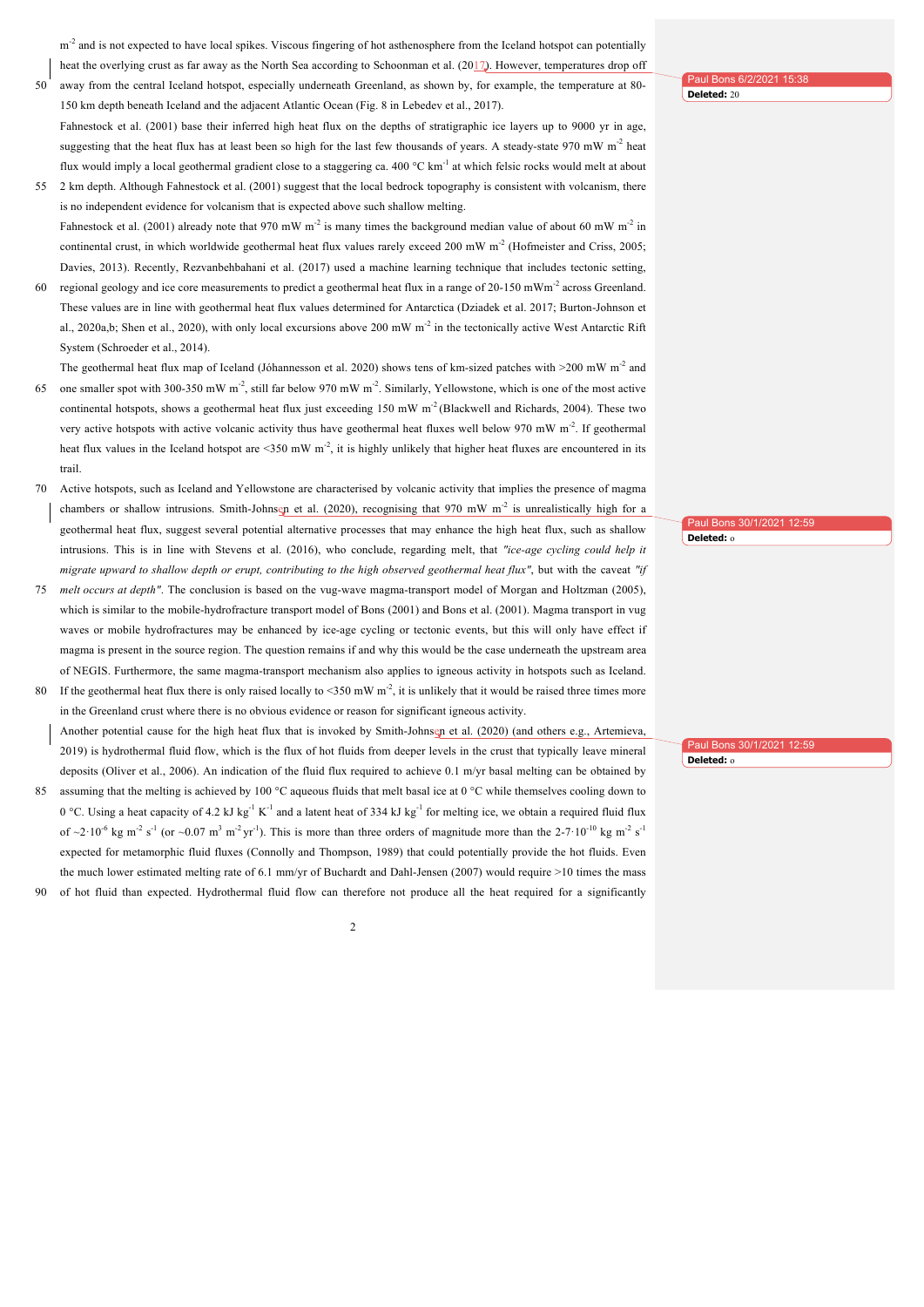elevated basal melting rate.

95 Uranium enrichments are known in southern Greenland in the Gardar Province (e.g., Bartels et al., 2016), and their radiogenic heat production can add to the geothermal heat flux directly, and indirectly through enhanced hydrothermal fluid flow, as is the case in the uranium-rich Mt. Painter Inlier in South Australia (Weisheit et al., 2013) where the geothermal heat flux is raised to about 120 mW m<sup>-2</sup> (Sandiford et al., 1998). In the sediments above the world's largest known U-deposit, Olympic Dam in South Australia, the geothermal heat flux is raised by only 43 mW m<sup>-2</sup> from a background value of 73 mW

100  $\text{m}^{-2}$  (Houseman et al., 1989).

## **3 Conclusions**

In summary, a heat flux of 970 mW m<sup>-2</sup> is geologically unfeasible. Any heat flux above about 100-150 mW m<sup>-2</sup> should be treated with caution in the absence of other evidence, such as volcanic or tectonic activity. Most other studies actually do propose much more moderate and realistic geothermal heat flux values below the Greenland Ice sheet (e.g., Buchardt and 105 Dahl-Jensen, 2007; Rogozhina et al., 2016; Rezvanbehbahani et al., 2017, Artemieva, 2019). The original 970 mW m<sup>-2</sup> stems from Fahnestock et al. (2001), who derive this value from variations in radar stratigraphy elevation, which they assume to have been caused by basal melting (up to 0.1 m/a). The improbable heat flux-value they derive means that such elevation variations cannot be solely due to basal melting and we need to consider other causes, such as flow heterogeneities in space or time (e.g., due to folding; Bons et al., 2016), as well as the underlying assumptions in determining basal melting.

110 Even though the extraordinary heat flux invoked in Smith-Johnsen et al. (2020) cannot exist at NEGIS, their model results are definitively useful. They indicate that some other weakness exists in the NEGIS system that enables the fast flow, most likely with a supporting role of geologically plausible heat fluxes. The studies by both Fahnestock et al. (2001) and Smith-Johnsen et al. (2020) thus highlight the exciting challenge still ahead to truly understand ice streams such as NEGIS and icesheet dynamics in general.

115

## **References**

Artemieva, I. M.: Lithosphere thermal thickness and geothermal heat flux in Greenland from a new thermal isostasy method, Earth-Scie. Rev., 188, 469-481, doi:10.1016/j.earscirev.2018.10.015, 2019.

Aschwanden, A., Fahnestock, M., and Truffer, M.: Complex Greenland outlet glacier flow captured, Nat. Com., 7, 120 doi:10.1038/ncomms10524, 2016.

Bartels, A., Nilsson, M. K. M., Klausen, M. B., and Söderlund, U.: Mesoproterozoic dykes in the Timmiarmiit area, Southeast Greenland: evidence for a continuous Gardar dyke swarm across Greenland's North Atlantic Craton, GFF, 138, 255-275, doi:10.1080/11035897.2015.1125386, 2016.

Blackwell, D. D. and Richards, M.: Geothermal Map of North America, AAPG Map, scale 1:6,500,000, 2004.

- 125 Bons, P. D.: The formation of large quartz veins by rapid ascent of fluids in mobile hydrofractures, Tectonophys., 336, 1-17, doi:10.1016/S0040-1951(01)00090-7, 2001.
	- Bons, P. D., Dougherty-Page, J., and Elburg, M. A.: Stepwise accumulation and ascent of magmas, J. Metamorphic Geol., 19, 627-633, doi:10.1046/j.0263-4929.2001.00334.x, 2001.

Bons, P. D., Jansen, D., Mundel, F., Bauer, C. C., Binder, T., Eisen, O., Jessell, M. W., Llorens, M.-G., Steinbach, F., 130 Steinhage, D., and Weikusat, I.: Converging flow and anisotropy cause large-scale folding in Greenland ice sheet, Nat. Com., 7, 11427, doi:10.1038/ncomms11427, 2016.

Buchardt, S. L., and Dahl-Jensen, D.: Estimating the basal melt rate at NorthGRIP using a Monte Carlo technique, Ann. Glaciol., 45, 137-142, doi: 10.3189/172756407782282435.

### aul Bons 30/1/2021 12:50

**Deleted:** Even though a >970 mW m<sup>-2</sup> heat flux is here shown to be inhibitively improbable, the statement by Smith-Johnson et al. (2020) that the exceptionally high heat flux is needed to reproduce the observed NEGIS velocities in their model is actually useful. It shows that state-of-the-art simulation codes, such as the sophisticated Ice Sheet System Model (ISSM; Larour et al., 2012; Beyer et al., 2018), apparently miss some critical component(s), as they are not able to replicate a major ice stream such as NEGIS without unrealistic boundary conditions. The studies by both Fahrestock et al.  $(2001)$  and Smith-Johnson et al. (2020) thus highlight the exciting challenge still ahead to truly understand ice streams such as NEGIS and ice-sheet dynamics in general.  $\sqrt{...}$  [1]

aul Bons 6/2/2021 16:02

**Deleted:** Aman, A. A. and Bman, B. B.: The test article, J. Sci. Res., 12, 135–147, doi:10.1234/56789, 2015.

### Paul Bons 30/1/2021 12:55

**Deleted:** Beyer, S., Kleiner, T., Aizinger, V., 155 Rückamp, M., and Humbert, A.: A confined– unconfined aquifer model for subglacial hydrology and its application to the Northeas Greenland Ice Stream, The Cryosphere, 12, 3931-3947, doi:10.5194/tc-12-3931-2018, 2018.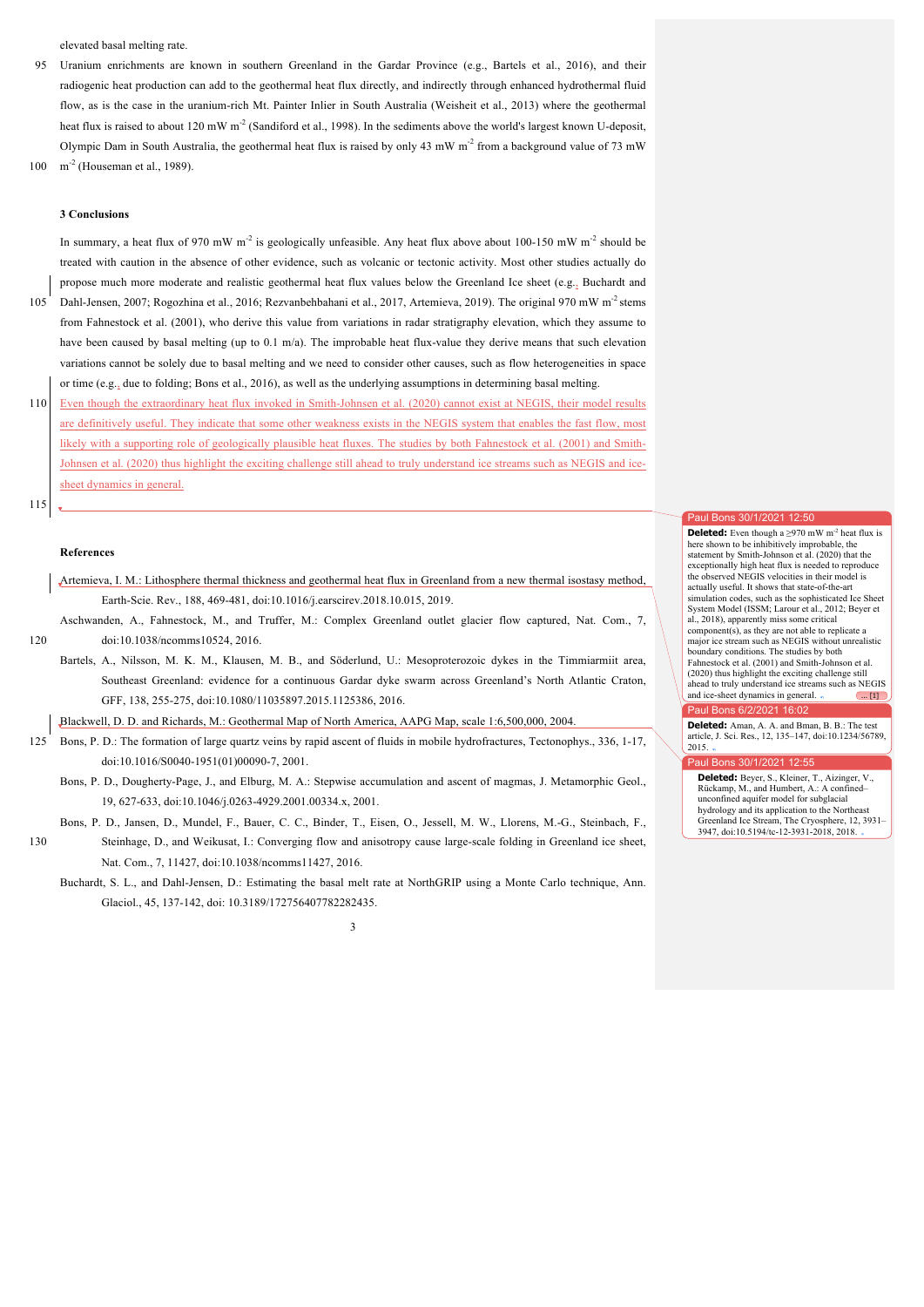- 160 Burton-Johnson, A., Dziadek, R., Martin, C., Halpin, J. A., Whitehouse, P. L., Ebbing, J., Martos, Y., Martin, A., Schroeder, D., Shen, W., Ritz, C., Goodge, J., Van Liefferinge, B., Pattyn, F., Reading, A., Ferraccioli, F., and The SERCE Geothermal Heat Flow Sub-Group: SARC-SERCE White Paper on Antarctic Geothermal Heat Flow: Future research directions, https://scar.org/scar-library/search/science-4/research-programmes/serce/5454-scar-serce-whitepaper-on-antarctic-geothermal-heat-flow/, 2020a.
- 165 Burton-Johnson, A., Dziadek, R., and Martin, C.: Review article: Geothermal heat flow in Antarctica: current and future directions, The Cryosphere, 14, 3843–3873, doi:10.5194/tc-14-3843-2020, 2020b.
	- Connolly, J. A. D. and Thompson, A. B.: Fluid and enthalpy production during regional metamorphism, Contrib. Mineral. Petrol., 102, 347-366, 1989.

- Dziadek, R., Gohl, K., Diehl, A., and Kaul, N.: Geothermal heat flux in the Amundsen Sea sector of West Antarctica: New insights from temperature measurements, depth to the bottom of the magnetic source estimation, and thermal modeling, Geochem. Geophys. Geosyst., 18, 2657–2672, doi:10.1002/2016GC006755, 2017.
- Fahnestock, M., Abdalati, W., Joughin, I., Brozena, J., and Gogineni, P.: High Geothermal Heat Flow, Basal Melt, and the 175 Origin of Rapid Ice Flow in Central Greenland, Science, 294, 2338–2342, doi:10.1126/science.1065370, 2001.
	- Hofmeister, A. M. and Criss, R. E.: Earth's heat flux revised and linked to chemistry, Tectonophys., 395, 159-177, doi:10.1016/j.tecto.2004.09.006, 2005.
		- Houseman, G. A., Cull, J. P., Muir, P. M., and Paterson, H. L.: Geothermal signatures and uranium ore deposits on the Stuart Shelf of South Australia, Geophysics, 54, 158-170, doi:10.1190/1.1442640, 1989.
- 180 Jóhannesson, T., Pálmason, B., Hjartarson, Á., Jarosch, A. H., Magnússon, E., Belart, J. M. C., and Gudmundsson, M. T.: Non-surface mass balance of glaciers in Iceland, J. Glaciol., 66, 1–13, doi:10.1017/jog.2020.37, 2020.
	- Keisling, B., Christianson, K., Alley, R. B., Peters, L. E., Christian, J. E. M., Anandakrishnan, S., Riverman, K. L., Muto, A., and Jacobel, R. W.: Basal conditions and ice dynamics inferred from radar-derived internal stratigraphy of the northeast Greenland ice stream, Ann. Glaciol., 55, 127–137, doi:10.3189/2014AoG67A090, 2014.
- 185 Lebedev, S., Schaeffer, A. J., Fullea, J., and Pease, V.: Seismic tomography of the Arctic region: inferences for the thermal structure and evolution of the lithosphere, Geol. Soc., London, Spec. Pubs, 460, 419-440, doi:10.1144/SP460.10, 2017.
- Macgregor, J., Fahnestock, M., Catania, G., Aschwanden, A., Clow, G., Colgan, W., Gogineni, S., Morlighem, M., Nowicki, S., Paden, J., Price, S., and Seroussi, H.: A synthesis of the basal thermal state of the Greenland Ice Sheet, J. 190 Geophys. Res. Earth Surf., 121, 1328–1350, doi:10.1002/2015JF003803, 2016.
- Martos, Y. M., Jordan, T. A., Catalán, M., Jordan, T. M., Bamber, J. L., and Vaughan, D. G.: Geothermal heat flux reveals the Iceland hotspot track underneath Greenland, Geophys. Res. Letts, 45, 8214–8222, doi:10.1029/2018GL078289, 2018.
- Morgan, P.J. and Holtzman, B.K.: Vug waves: A mechanism for coupled rock deformation and fluid migration, Geochem. 195 Geophys. Geosyst., 6, Q08002, doi:10.1029/2004GC000818, 2005.
	- Oliver, N. H. S., McLellan, J. G., Hobbs, B. E., Cleverley, J. S., Ord, A., and Feltrin, L.: Numerical models of extensional deformation, heat transfer, and fluid flow across basement cover interfaces during basin-related mineralization, Econ. Geol., 101, 1–31, doi:10.2113/gsecongeo.101.1.1, 2006.
- Rezvanbehbahani, S., Stearns, L. A., Kadivar, A., Walker, J. D., and van der Veen, C. J.: Predicting the geothermal heat flux 200 in Greenland: A machine learning approach. Geophys. Res. Lett., 44, 12,271–12,279, doi:10.1002/2017GL075661, 2017.

Rignot, E. and Mouginot, J.: Ice flow in Greenland for the International Polar Year 2008–2009, Geophys. Res. Lett., 39, 1–7,

 $30/1/2021$  12:5

**Deleted:** Larour, E., Seroussi, H., Morlighem, M., and Rignot, E.: Continental scale, high order, high spatial resolution, ice sheet modeling using the Ice Sheet System Model (ISSM), J. Geophys. Res., 117, F01022, doi:10.1029/2011JF002140, 2012.

4

Davies, J. H.: Global map of solid Earth surface heat flow, Geochem. Geophys. Geosyst., 14, 4608-4622, 170 doi:10.1002/ggge.20271, 2013.